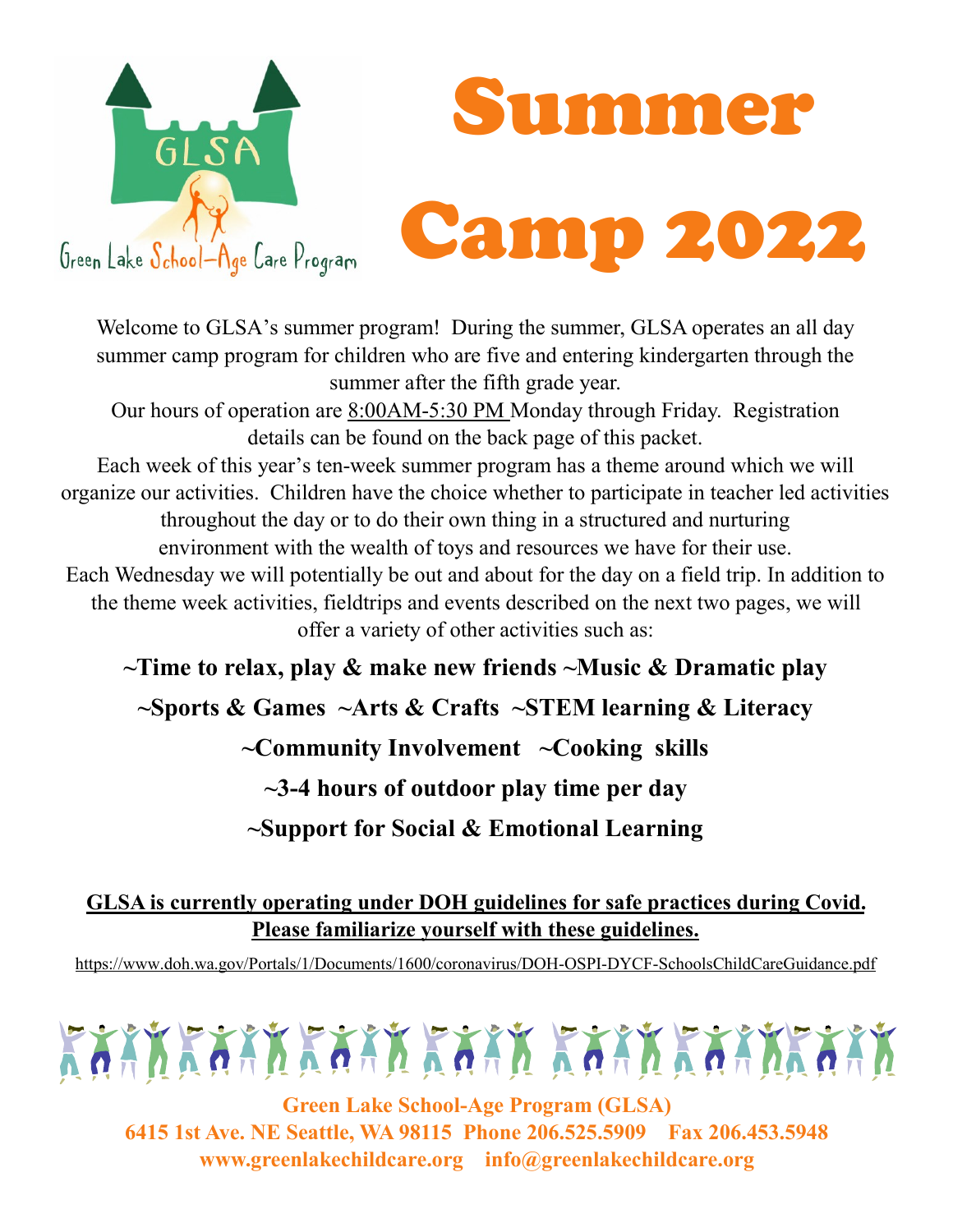## 2022 Summer Theme Weeks & Activities

**Week 1: "Team GLSA!" (6/27-7/1)** We will kick off this summer by having a week full of teamwork and friendship building! We will get to know our friends at GLSA by playing team builder activities, memory games, and getting to know each other games. We will have some friendly competition in team relay races, obstacle courses, and more.

**Week 2: "Craftapalooza!" (7/5-7/8 closed 7/4)** Make sure to bring your creativity this week as we dive into a full week of arts and crafts! We will be creating still life and 3D collages, getting messy with splatter art, creating raised salt paintings, crayon melt art, and using different art materials while incorporating the style of famous artists.

**Week 3: "The Real Kids of Green Lake" (7/11-7/15)** We took inspiration from the kids' favorite reality TV and game shows to create this week! We will be baking and designing our favorite baked goods as seen on "Nailed it!", dressing up and walking the runaway in a GLSA version of "Project Runway", putting our bravery to the test in a kid friendly version of "Fear Factor", and showing what you know with a classic game of "GLSA Jeopardy".

**Week 4: "Full STEAM Ahead!" (7/18-7/22)** We'll replace art for architecture as we explore the sciences this week. Our themes will be science, technology, engineering, architecture and mathematics. Join us for a full week of STEAM as we create a DIY solar oven to make s'mores, create popsicle stick catapults, turn milk into plastic, make ice cream in a bag and much more!

**Week 5: "Treasure Island" (7/25-7/29)** This week we take the kid friendly version of the classic Treasure Island as our inspiration. The kids will have the opportunity to make DIY pool noodle pirate boats, decorate little wooden boxes to keep their treasures in, get crafty by making seashell picture frames and work as a team by using some new skills to create a hidden treasure map and treasure for friends to find and then finding one yourself! Friday we will have a lost island Luau party.

**Week 6: "Animal Planet" (8/1-8/5)** Animals and all things wild are our theme for this week. We will study our favorite animals and make nature books to show everything we learn, create our own bug habitats, make bird feeders, and look like your favorite animal by getting your face painted.

**Week 7: "The Curious Garden" (8/8-8/12)** Join us for a week focused on nature, environmentalism and learning about plants. We will be creating recycled art, making mini greenhouses and gardens, constructing an air pollution science experiment, going on a neighborhood cleanup walk, and more!

**Week 8: "Hello, Universe" (8/15-8/19)** Space, astronomy, and UFOs are our theme for this week! We will dive deep into the galaxy as we learn about the constellations, phases of the moon, fun facts about each planet, and more. We will be making galaxy slime, creating our own model solar system, assembling marshmallow constellations, and taking all things we learned this week to play a game of space trivia.

**Week 9: "It's Party Time for Party People" (8/22-8/26)** Bring your party hats and be ready for a week full of celebration! Whether it's a masquerade ball, disco party, or Hawaiian Luau, every day will be a party at GLSA.

**Week 10: "Classic Camp Week" (8/29-9/2)** This week is a GLSA favorite as we get ready for a classic camp week. We take inspiration from summer camps in the 90's and the decades before! We will learn classic camp songs, play capture the flag, make lanyards, compete in relay races, and get messy with a water balloon toss.

**Green Lake School-Age Program (GLSA) 6415 1st Ave. NE Seattle, WA 98115 Phone 206.525.5909 Fax 206.453.5948 www.greenlakechildcare.org info@greenlakechildcare.org**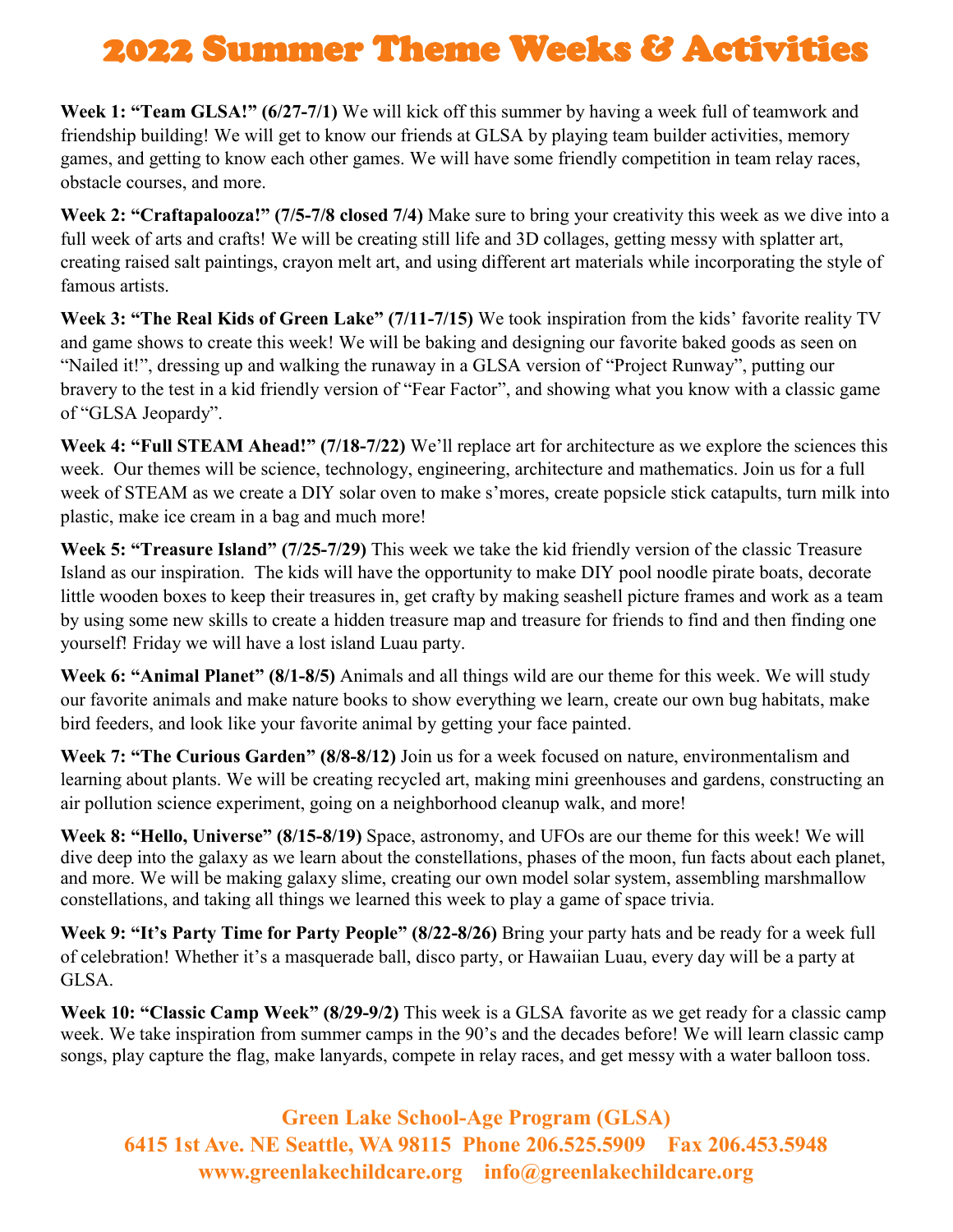## **Summer Notices (please read before your child's first day at GLSA):**

**Covid protocols:** Children and staff are required to wear a face covering while at GLSA. Please send an extra well fitting mask or two with your child as they tend to get dirty through out the day. Please do not have your child bring any toys/stuffed animals/ etc. from home to reduce the transmission of Covid.

**Daily Needs***:* Please send a nutritious, no-cook, peanut-free sack lunch every day*.* GLSA does not provide lunch. Weather varies over the day for much of the summer. Please send your child with an extra layer to put on if they get chilly. Please label anything your child brings to GLSA with your child's name and first initial.

**Field Trips (TBD): Field trips will be determined due to COVID-19 and we will make that decision as we get closer to summer**. Field trips would happen on Wednesdays and all children signed up for a Wednesday would be going on the trip. An informational email will be sent on Mondays if there is anything you need to know to make sure your child is prepared for anything we are planning. There usually will be so please read these emails. **If your child is scheduled on a Wednesday, please be aware that we are often back later in the day so please do not schedule any appointments for your child as we cannot guarantee to be back by a certain time or to meet you at a certain location during our trip.** Transportation will be Metro, chartered buses or walking. *On fieldtrip Wednesdays, please make sure to send a fully disposable lunch in a sturdy plastic sack– we do not take lunchboxes or paper lunch sacks on fieldtrips. Parents will be responsible for paying field trip fees such as admission tickets. You will be billed on the invoice for the fieldtrip week in question.* 

**Swimming (TBD): Swimming will be determined due to COVID-19 and we will make that decision as we get closer to summer.** On **Mondays** and **Fridays,** there would be an optional swimming trip to Evans Pool between 1:00 and 3:30. There is no charge for this fieldtrip if they happen. **Children must be six years old and at least four feet tall to participate.** Please only send your child on these trips if they are good swimmers and feel comfortable in the pool without one-on-one attention so our staff can assist lifeguards in monitoring the whole group. Please be aware that our swimming schedule is dependent on Evan's pool closure schedule so if a closure is announced an email will be sent out. **Again, the possibility of swimming trips depends on the situation with COVID-19.**

**Sunscreen**: Please send your child to GLSA with sunscreen already on every morning. Our first scheduled outside play time is between 10:00-11:30AM. We will re-apply sunscreen for the two later outside play times, but this will cut down on children's time spent waiting to get sunscreen instead of having fun. We provide sunscreen, but if you prefer your child use a specific type please send a bottle of what you prefer *labeled with your child's name* when they come to GLSA and check periodically to make sure they are stocked as we will be using it twice a day.

**Hand sanitizer:** We are now required to get an authorization form for the use of hand sanitizer for all children. If you are ok with your child using hand sanitizer while at GLSA please fill out the release form found in the authorization signature portion.

**Email/Communication**: Please read the notices emailed to you during the summer program as well as those posted on the front door or front table for additional information such as small fieldtrip sign-ups, billing notices, things to bring, etc. These notices will keep you informed and will ensure that your child has everything they need to have a great time at GLSA.

We will also send out a summer welcome letter just before summer starts to let you know our practices, policies and the details that will help your child have a great time at GLSA. Please watch for this and read it before your child's first day at GLSA.

**Green Lake School-Age Program (GLSA) 6415 1st Ave. NE Seattle, WA 98115 Phone 206.525.5909 Fax 206.453.5948 www.greenlakechildcare.org info@greenlakechildcare.org**